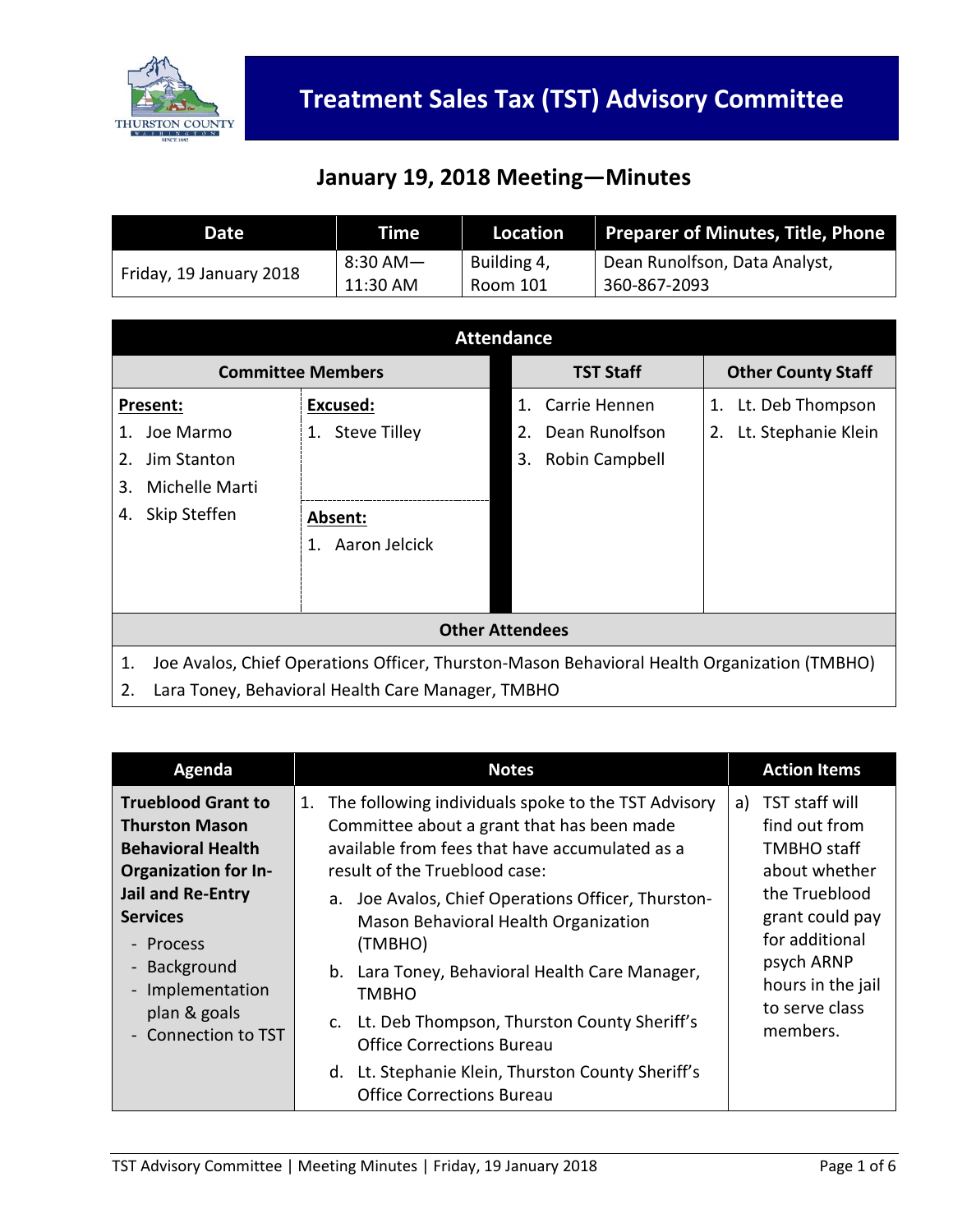

| <b>Agenda</b> | <b>Notes</b>                                                                                                                                                                                                                                                                                                                                                                                                                                                                                                                                                                                                                                                                                                                                                                                                                                                                                                                                                                                                                                                                                                                                                                                  | <b>Action Items</b> |
|---------------|-----------------------------------------------------------------------------------------------------------------------------------------------------------------------------------------------------------------------------------------------------------------------------------------------------------------------------------------------------------------------------------------------------------------------------------------------------------------------------------------------------------------------------------------------------------------------------------------------------------------------------------------------------------------------------------------------------------------------------------------------------------------------------------------------------------------------------------------------------------------------------------------------------------------------------------------------------------------------------------------------------------------------------------------------------------------------------------------------------------------------------------------------------------------------------------------------|---------------------|
|               | The Trueblood case is a class-action lawsuit against<br>2.<br>the state on behalf of "class members" (i.e.,<br>inmates who are not competent to stand trial due<br>to mental health disorders) who have been<br>languishing in jail instead of accessing needed<br>mental health treatment services. The state's<br>Department of Social and Health Services (DSHS)<br>has been paying fines due to non-compliance with<br>the court order to serve class members more<br>quickly. Those fines have added up, and a portion<br>of the funding is being paid out as grants to local<br>entities that will enable class members to receive<br>mental health services (i.e., competency<br>evaluations and competency restoration services)<br>more quickly. Evaluations are happening more<br>quickly than in the past, but it still takes too much<br>time for Western State Hospital to admit class<br>members for competency restorations.                                                                                                                                                                                                                                                   |                     |
|               | The TMBHO has been awarded a \$1.5 million, 18-<br>3.<br>month grant from the state to purchase services<br>that will help identify and serve class members in<br>Thurston and Mason Counties. With some of that<br>funding, the TMBHO will pay for three Masters-<br>level clinicians (e.g., counselors, therapists, social<br>workers, marriage and family therapists, etc.) to<br>work in the Thurston County jail. They will see at<br>least 60 class members per year. Jail staff estimate<br>that there are 42 class members currently<br>incarcerated in the Thurston County jail, many of<br>whom are new inmates from counties north of<br>Thurston County. They will identify class members<br>and help them receive needed services such as:<br>enrolling them in treatment in the community,<br>getting them into safe and stable housing, have<br>peer counselors help them get signed up for public<br>benefits (e.g., SSI or SSDI). TMBHO staff during this<br>meeting had not seen the contract and could not<br>speak to any outcome or performance measures<br>required for reporting purposes, though they knew<br>of some internal, clinical data that will be collected. |                     |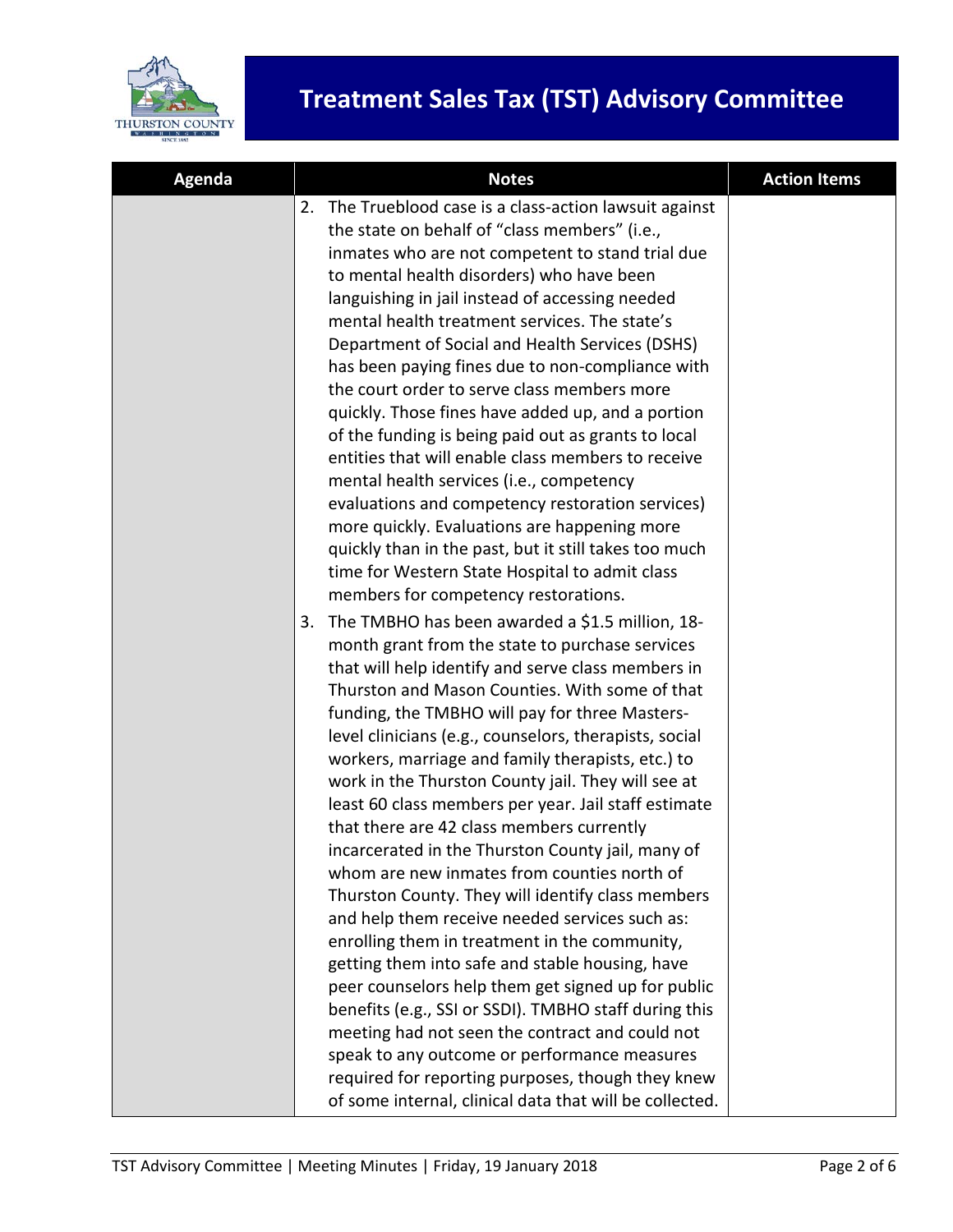

| Agenda | <b>Notes</b>                                                                                                                                                                                                                                                                                                                                                                                                                                                 | <b>Action Items</b> |
|--------|--------------------------------------------------------------------------------------------------------------------------------------------------------------------------------------------------------------------------------------------------------------------------------------------------------------------------------------------------------------------------------------------------------------------------------------------------------------|---------------------|
|        | The Thurston County jail is short on staff, and the<br>4.<br>available hours for their mental health staff are<br>very limited. TST will be paying for correctional<br>deputy time (about 4 hours per day) to provide the<br>Trueblood-funded staff with access to inmates who<br>are class members. Community providers and<br>peers will help inmates as they re-enter the<br>community, where they will return to receiving<br>Medicaid-funded treatment. |                     |
|        | The TST-funded Inmate Housing Case Manager has<br>5.<br>helped lots of inmates in the Chemical Dependency<br>Program, because those inmates have an<br>anticipated release date, making it easier to set up<br>housing than it is for individuals with uncertain<br>release dates.                                                                                                                                                                           |                     |
|        | The TMBHO is still in the hiring process, and they<br>6.<br>plan to implement the services by 1 March 2018.<br>They are working with the Prosecuting Attorney's<br>Office (PAO) and Thurston County Public Defense<br>(TCPD) to plan for implementation.                                                                                                                                                                                                     |                     |
|        | 7. About one-third of Western State Hospital's beds<br>are "offline" - meaning they are unable to use<br>because of insufficient staffing. They are only able<br>to admit two forensic patients per week, resulting<br>in long waiting lists that take months for a patient<br>to be admitted. They cannot hire enough<br>psychiatrists.                                                                                                                     |                     |
|        | 8. The TMBHO has been successful at hiring clinical<br>staff (many of whom have been from Pierce<br>County) because of their ability to provide state<br>benefits; however, the worker shortage means that<br>other organizations have even fewer staff.                                                                                                                                                                                                     |                     |
|        | The two new mental health hospitals that will be<br>9.<br>built in Lacey by US Health Vest and Providence/<br>Fairfax will bring about 200 new beds into the<br>community. These beds will be filled by many<br>patients from other counties, but patients tend to<br>stay in the community in which they are<br>hospitalized (as has been the case in Pierce                                                                                                |                     |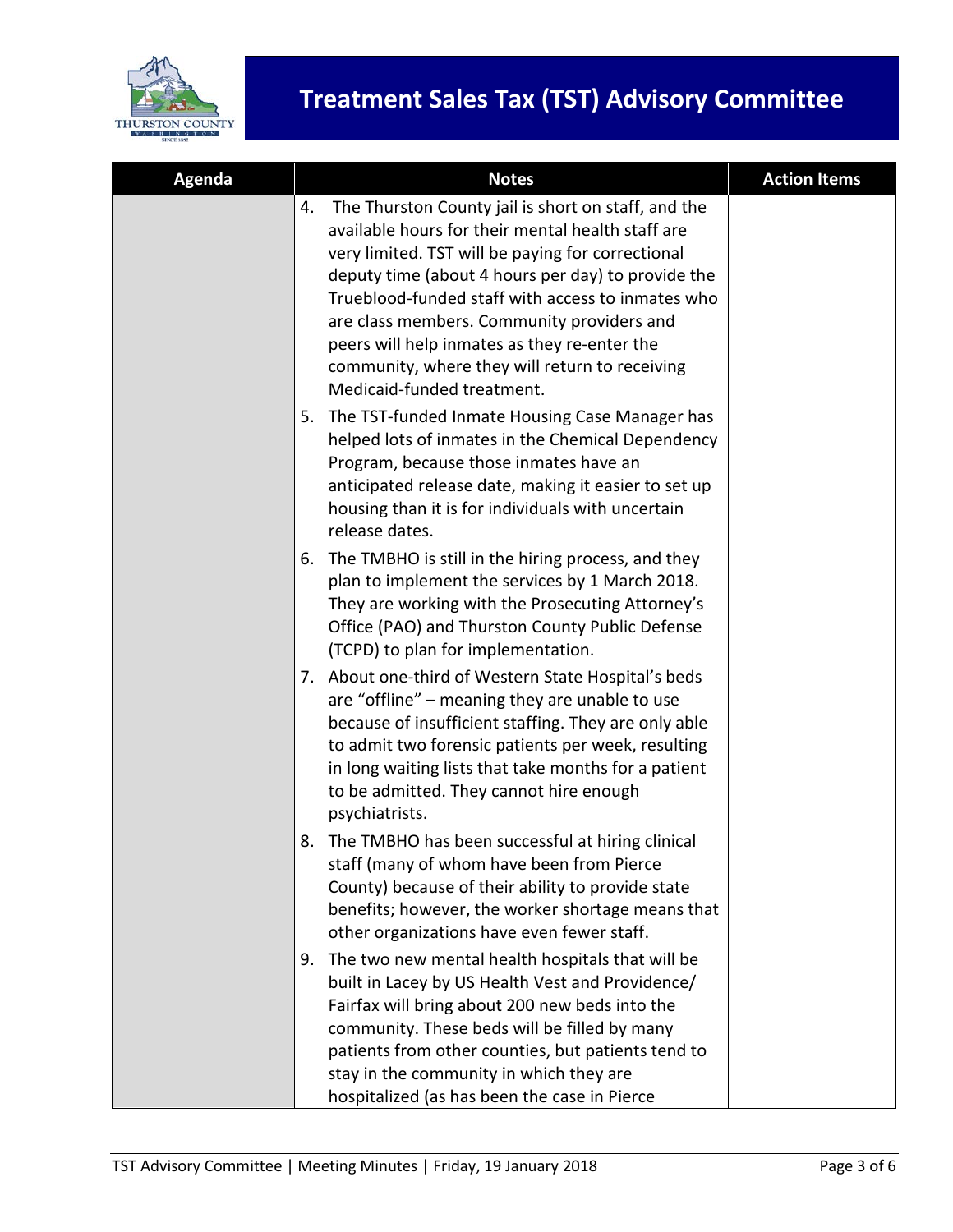

| Agenda                                                                                                                                                                            | <b>Notes</b>                                                                                                                                                                                                                                                                                                                                                                                                                                                                                                                                                                                                                                                                                                                                                                                | <b>Action Items</b>                                                                                                  |
|-----------------------------------------------------------------------------------------------------------------------------------------------------------------------------------|---------------------------------------------------------------------------------------------------------------------------------------------------------------------------------------------------------------------------------------------------------------------------------------------------------------------------------------------------------------------------------------------------------------------------------------------------------------------------------------------------------------------------------------------------------------------------------------------------------------------------------------------------------------------------------------------------------------------------------------------------------------------------------------------|----------------------------------------------------------------------------------------------------------------------|
|                                                                                                                                                                                   | County), which will likely increase the demand for<br>behavioral health services in Thurston County.<br>10. Neither the TMBHO nor the jail staff currently<br>know what the need for additional TST funding will<br>be after this Trueblood grant-funded program is<br>implemented in March 2018. There is a psych<br>ARNP in the jail that is paid for 16 hours per week,<br>which will likely have an increased workload.<br>However, there is a question about whether the<br>grant will be able to pay for it.<br>11. Because timelines related to transferring<br>individuals to Western State Hospital are not<br>improving very quickly, the fines associated with<br>Trueblood will likely continue to accrue. This<br>means that the 18-month grant may be extended<br>or renewed. |                                                                                                                      |
| <b>Update on</b><br><b>Sequential Intercept</b><br><b>Mapping process</b>                                                                                                         | 12. TST staff are working with the TMBHO to convene<br>a community-wide process of mapping out what is<br>working and what is not along the Sequential<br>Intercept Model (SIM), detailed on a handout<br>provided to the TST Advisory Committee members.<br>The kick-off meeting for the process was held on<br>January 19.<br>13. The TST Advisory Committee had a discussion<br>about Designated Mental Health Professionals<br>(DMHPs) moving into the TMBHO, mobile crisis<br>response teams, and both the history and results of<br>deinstitutionalization.                                                                                                                                                                                                                           | (None)                                                                                                               |
| <b>Introductions &amp;</b><br><b>Agenda Setting</b><br>Review and<br><b>Approve Minutes:</b><br>November 17,<br>2017<br>Advisory<br>Committee<br>member<br>recruitment<br>process | 14. TST Advisory Committee members reviewed the<br>minutes from their meeting held on 17 November<br>2017.<br>15. There was some discussion about how, out of an<br>annual Thurston County budget of about \$300<br>million, only about \$6 million came from the<br>federal government.<br>16. There are two TST Advisory Committee member<br>vacancies and two others with terms set to expire<br>in March 2018. TST staff and two members of the<br>TST Advisory Committee reviewed four<br>applications for membership on the committee, of                                                                                                                                                                                                                                             | The TST<br>b)<br>Advisory<br>Committee<br>approved the<br>minutes for the<br>meeting held on<br>17 November<br>2017. |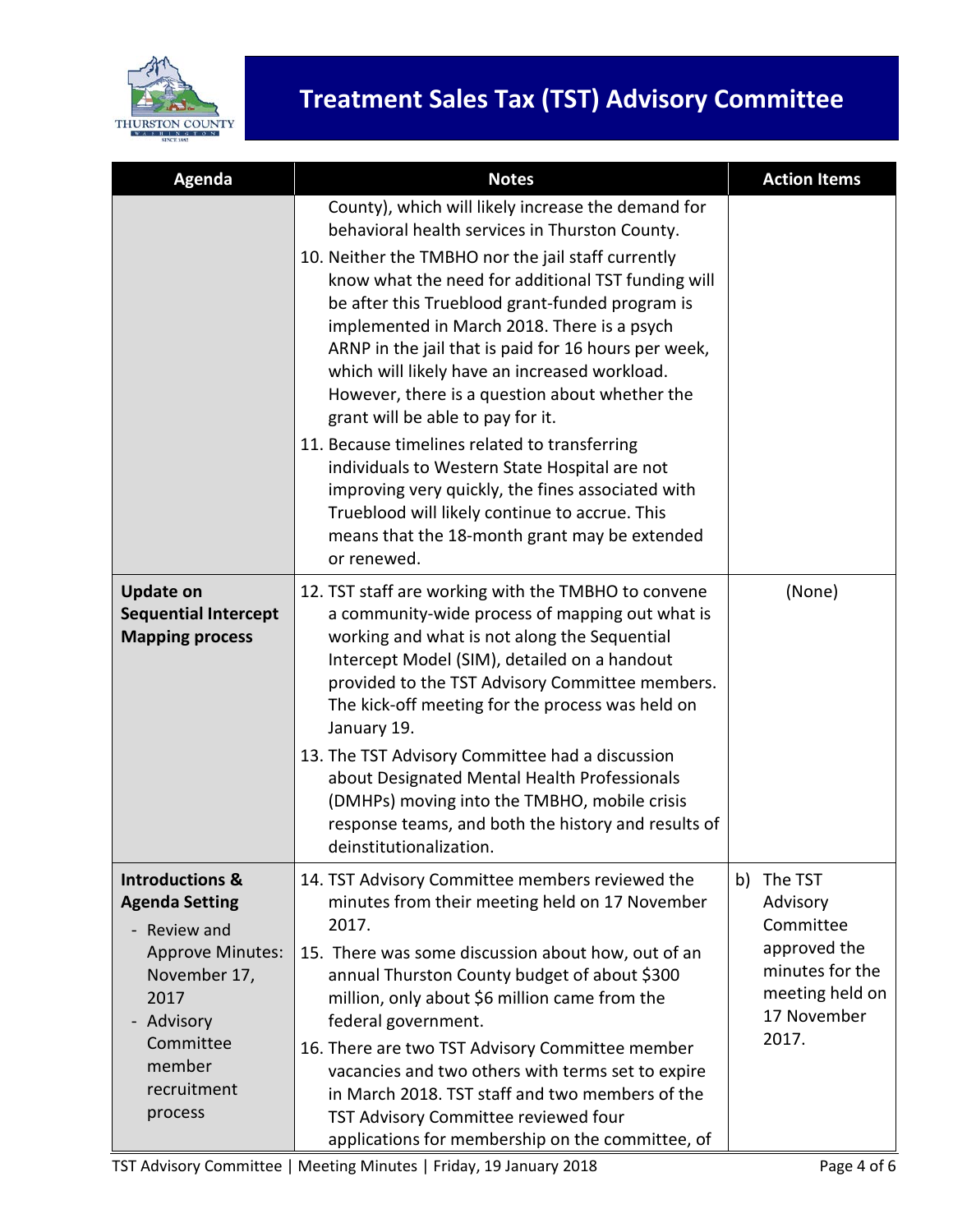

| Agenda                                                                                                                                                                                                                                 | <b>Notes</b>                                                                                                                                                                                                                                                                                                                                                                                                                                                                                                                                                       | <b>Action Items</b> |  |
|----------------------------------------------------------------------------------------------------------------------------------------------------------------------------------------------------------------------------------------|--------------------------------------------------------------------------------------------------------------------------------------------------------------------------------------------------------------------------------------------------------------------------------------------------------------------------------------------------------------------------------------------------------------------------------------------------------------------------------------------------------------------------------------------------------------------|---------------------|--|
| - Scheduling<br>meetings for<br>remainder of 2018                                                                                                                                                                                      | which it appears there are three highly qualified<br>individuals. The Board of County Commissioners<br>will decide whom to appoint.<br>17. TST staff explained the intention to continue                                                                                                                                                                                                                                                                                                                                                                           |                     |  |
|                                                                                                                                                                                                                                        | scheduling TST Advisory Committee meetings on<br>the third Friday of each month, and acknowledged<br>the possible need for extra meetings in late<br>summer in connection with the budget process<br>and/or changes to meeting dates based on<br>schedules of new Advisory Committee members.                                                                                                                                                                                                                                                                      |                     |  |
| <b>Board of County</b><br><b>Commissioners</b><br>(BOCC) Priorities for                                                                                                                                                                | 18. TST staff will have a briefing with the Board of County Commissioners on<br>Wednesday, 1 February 2018, from 3pm to 4pm, to discuss their<br>priorities for the use of the TST fund.                                                                                                                                                                                                                                                                                                                                                                           |                     |  |
| <b>TST</b><br>- Possible addition<br>of prevention to<br><b>TST</b> legislation<br>o What<br>possibilities or<br>questions<br>does this<br>raise?<br><b>Upcoming BOCC</b><br><b>Briefing-Priorities</b><br>o Activity: Goal<br>Setting | 19. The Board is strongly supporting passage of House Bill 2799 - 2017-18,<br>which would change RCW 82.14.460 to make eligible the expenses<br>associated with programs and services designed to prevent mental health<br>or substance use disorders. Because some legislators interpret the<br>existing statute differently, and because this is a short session, it is<br>unclear how likely the bill is to pass. If the bill does pass, the Board does<br>not currently know how much TST funding it wants to move toward<br>prevention programs and services. |                     |  |
|                                                                                                                                                                                                                                        | 20. TST Advisory Committee members asked questions about alternative<br>ways to pay for prevention, such as increasing the TST rate from 1% to<br>2%. The Accountable Communities of Health might have funding for<br>prevention. The group also discussed subjects such as "risk-focused<br>prevention", the increased need for mental health staff in public schools,<br>and moving to a pay-for-outcome model.                                                                                                                                                  |                     |  |
|                                                                                                                                                                                                                                        | 21. The group engaged in a prioritization exercise as a practice for the TST<br>staff briefing of the Board, as shown in the picture below:                                                                                                                                                                                                                                                                                                                                                                                                                        |                     |  |